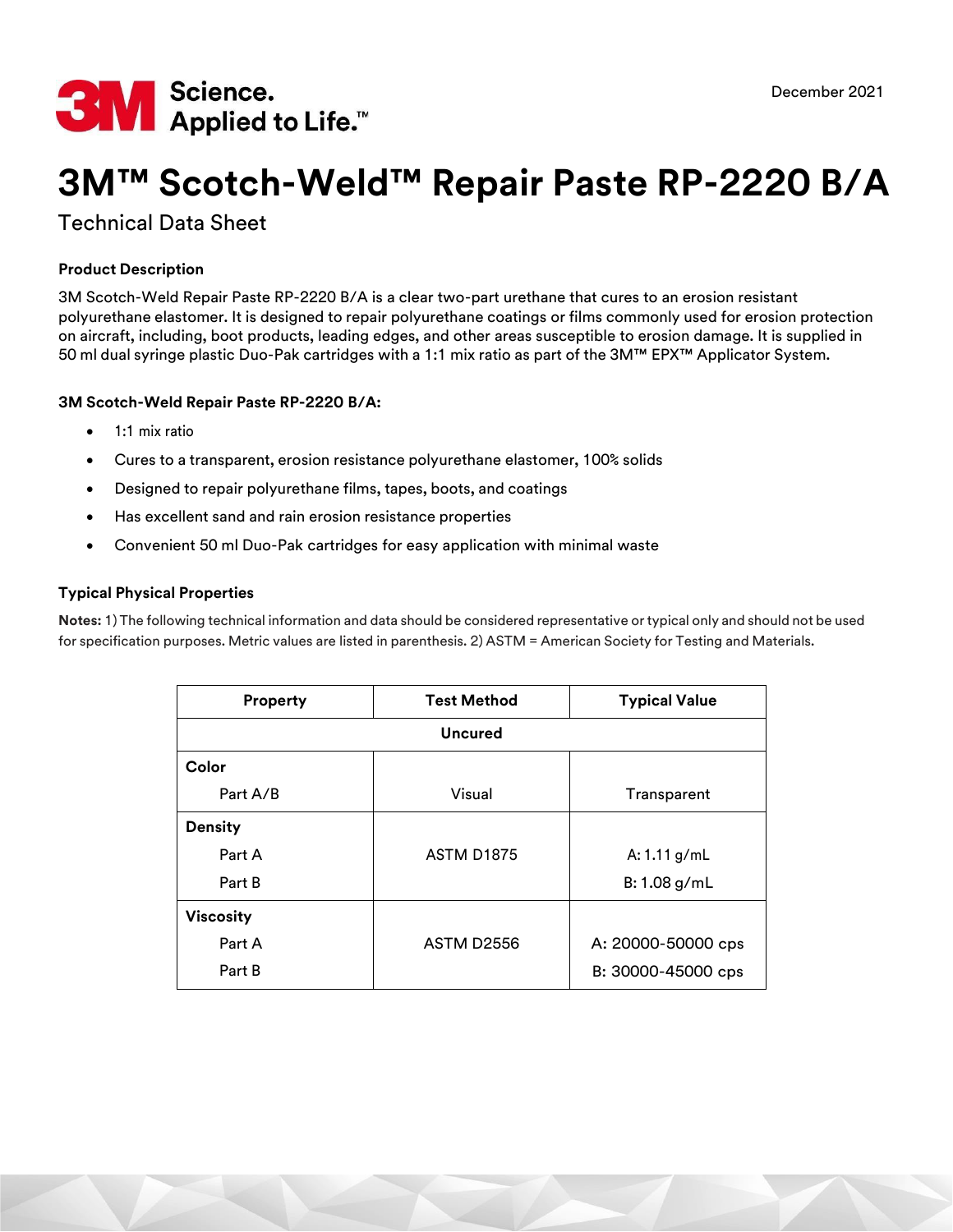| <b>Property</b>                 | <b>Test Method</b>                 | <b>Typical Value</b> |  |  |  |
|---------------------------------|------------------------------------|----------------------|--|--|--|
| Cured                           |                                    |                      |  |  |  |
| Color                           | Visual<br>Transparent              |                      |  |  |  |
| <b>Density</b>                  | ASTM D792                          | $1.12$ g/mL          |  |  |  |
| Time to Full Cure @ 77°F (25°C) | ASTM D440                          | 24 hours             |  |  |  |
| <b>Hardness Shore A</b>         | ASTM D2240                         | 68                   |  |  |  |
| <b>Taber</b>                    | <b>ASTM D4060</b>                  | $0.02$ g             |  |  |  |
| <b>Work Life</b>                | 3M Test Method, C-548              | 15 minutes           |  |  |  |
| <b>Tack Free Time</b>           | 3M Test Method, C-3173             | 2 hours              |  |  |  |
| <b>Adhesion to Polyurethane</b> | $21$ in/lb<br>ASTM D3330, Method A |                      |  |  |  |

| Temperature (°C) | <b>Gel Point (Min)</b> | Time to full Cure (Min.) | Time to 95% Cure (Min.) |
|------------------|------------------------|--------------------------|-------------------------|
| 15               | 66                     | 2147                     | 1438                    |
| 25               | 33                     | 517                      | 271                     |
| 32               | 19                     | 398                      | 135                     |
| 50               | 6                      | 266                      | 39                      |
| 65               | 4                      | 155                      | 22                      |
| 80               | з                      | 100                      | 10                      |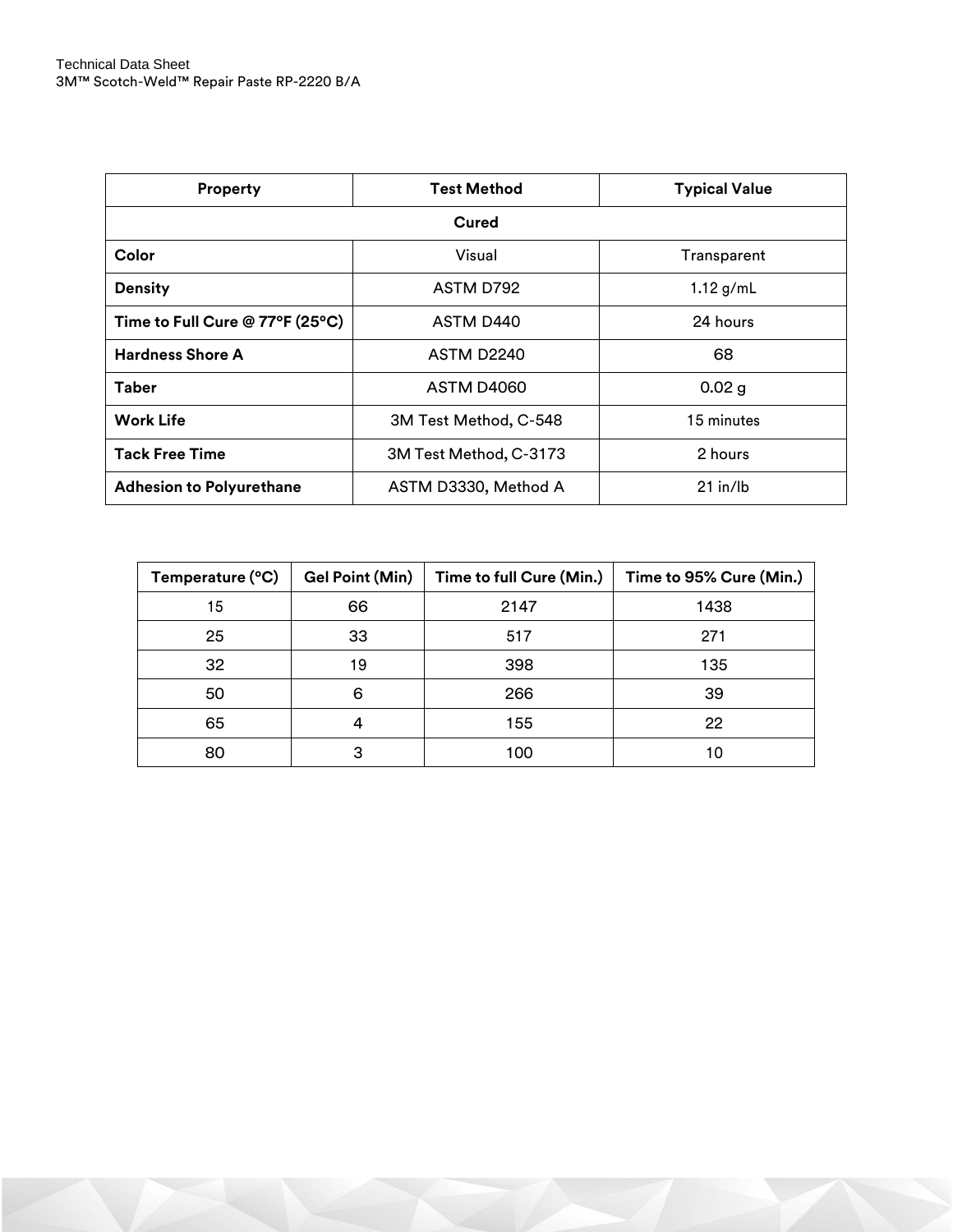**Note:** RP-2220 should only be used to edge seal on primed or painted surfaces – do not use on bare metal.

#### **Edge Seal Instructions**

#### Tape Preparation

Ensure surface area to be sealed is clean and dry prior to application of RP-2220. Prepare the polyurethane protective tape part for edge sealing by applying a strip of 471 vinyl tape across the top of the polyurethane protective tape, 1/32" back from the edge. Apply a second strip of 471 vinyl tape on the aircraft surface, 1/8" from the edge of the polyurethane protective tape. This will provide a neat, defined area for the application of the urethane edge sealant. See *Figures 1 & 2.*



*Figure 1: Apply masking tape to enable neat edge seal application*

# Apply Edge Seal

Finish by neatly applying 3M™ Scotch-Weld™ Repair Paste RP-2220 to seal the perimeter edges of the die cut or boot part applied to the navigational lens. Attach a RP-2220 cartridge to a 3M™ EPX™ Applicator. Attach a nozzle included in the RP-2220 product packaging to the cartridge. Dispense an approximately 1" diameter circle of mixed RP-2220 onto a scrap piece of metal, paper or other clean scrap material to ensure proper dispensing and mixing before starting application. Apply a bead of RP-2220 between the 471 vinyl tape strips that were applied in the steps above. See *Figure 2*.



*Figure 2: Edge seal application*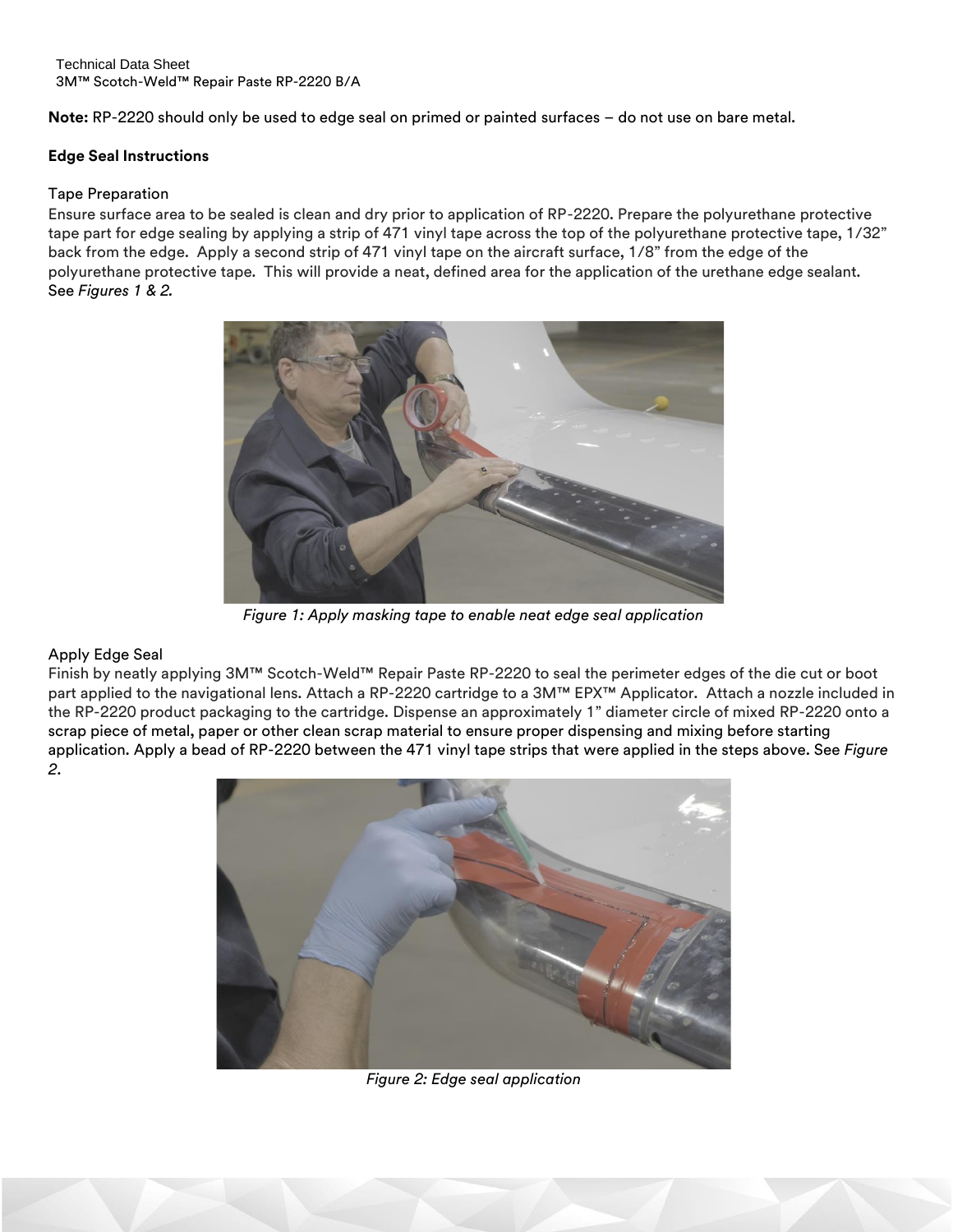# Smooth Edge Seal

With a clean, silicone-free and dust-free protective glove, use a finger to spread and smooth the sealant bead between the strips of 471 vinyl tape. Remove vinyl tape immediately after RP-2220 application is complete. See *Figure 3*.



*Figure 3: Edge seal should be smoothed after application*

# Allow Edge Seal to Cure

Allow the RP-2220 to cure a minimum of 8 hours at 72 °F (22 °C) before flight. Cure is complete after 24 hours at 72 °F (22 ºC). The cure time of RP-2220 can be accelerated by gently and carefully heating it to 130 – 140 ºF (54 - 60 ºC) for 10 – 15 min. See *Figure 4*.



*Figure 4: Gentle heating can accelerate the edge seal cure*

# Final Step

Allow the surface of the polyurethane protective tape and edge seal to dry and cure for 8 hours before flying the aircraft.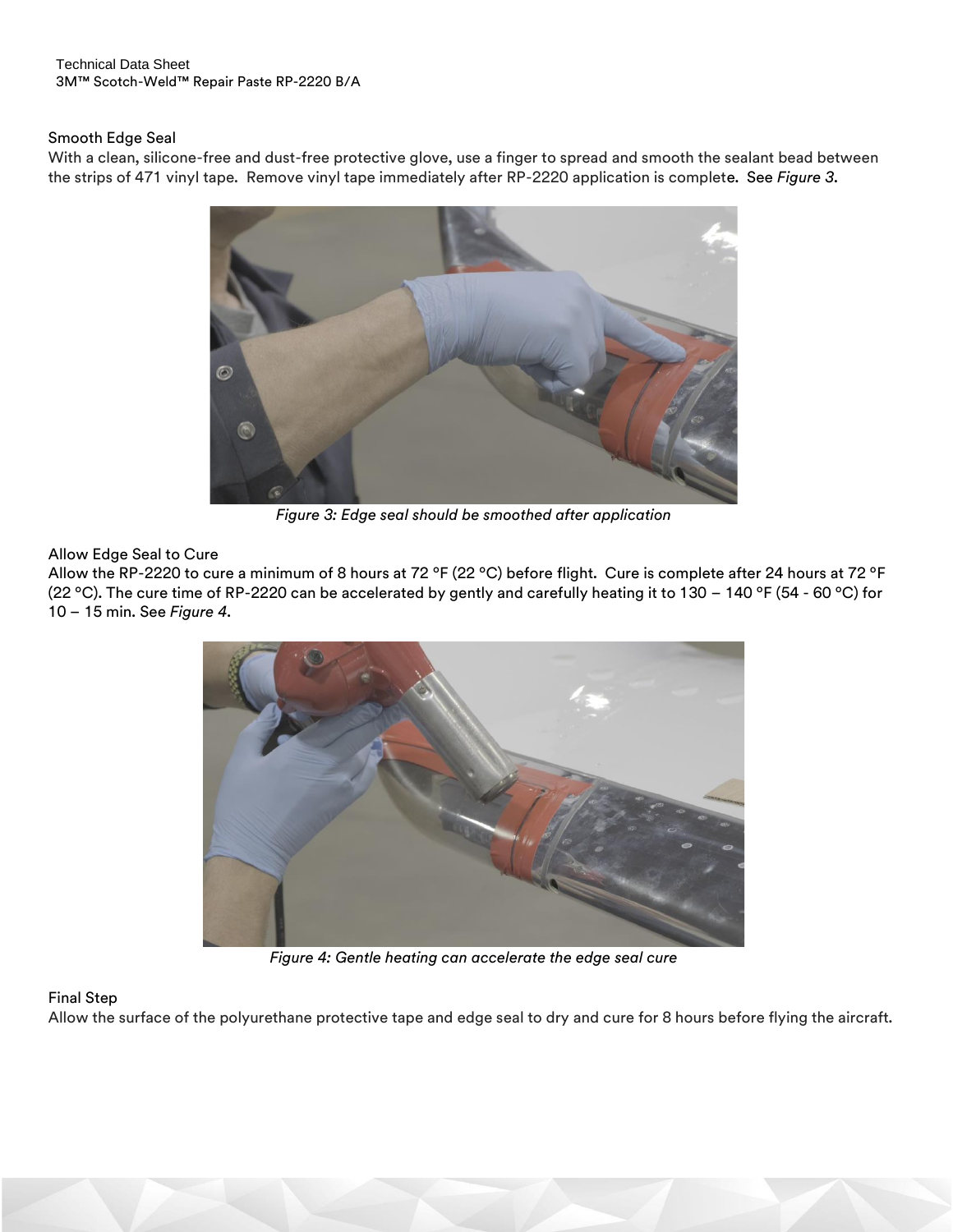## **Precautionary Information**

Refer to product label and Safety Data Sheet (SDS) for health and safety information before using this product. For SDS visit our website https:/[/www.3m.com/3M/en\\_US/company-us/SDS-search/.](http://www.3m.com/3M/en_US/company-us/SDS-search/)

#### **Additional Information**

In the U.S. call toll free 1-800-235-2376, or fax 1-800-435-3082 or 651-737-2171. For U.S. Military, call 1-866-556- 5714. If you are outside of the U.S., please contact your nearest 3M representative.

## **Authorization to Use**

Ensure products meet all applicable specifications, standards, and maintenance manual requirements for the platform being worked on and validate all aircraft approvals against current technical documentation.